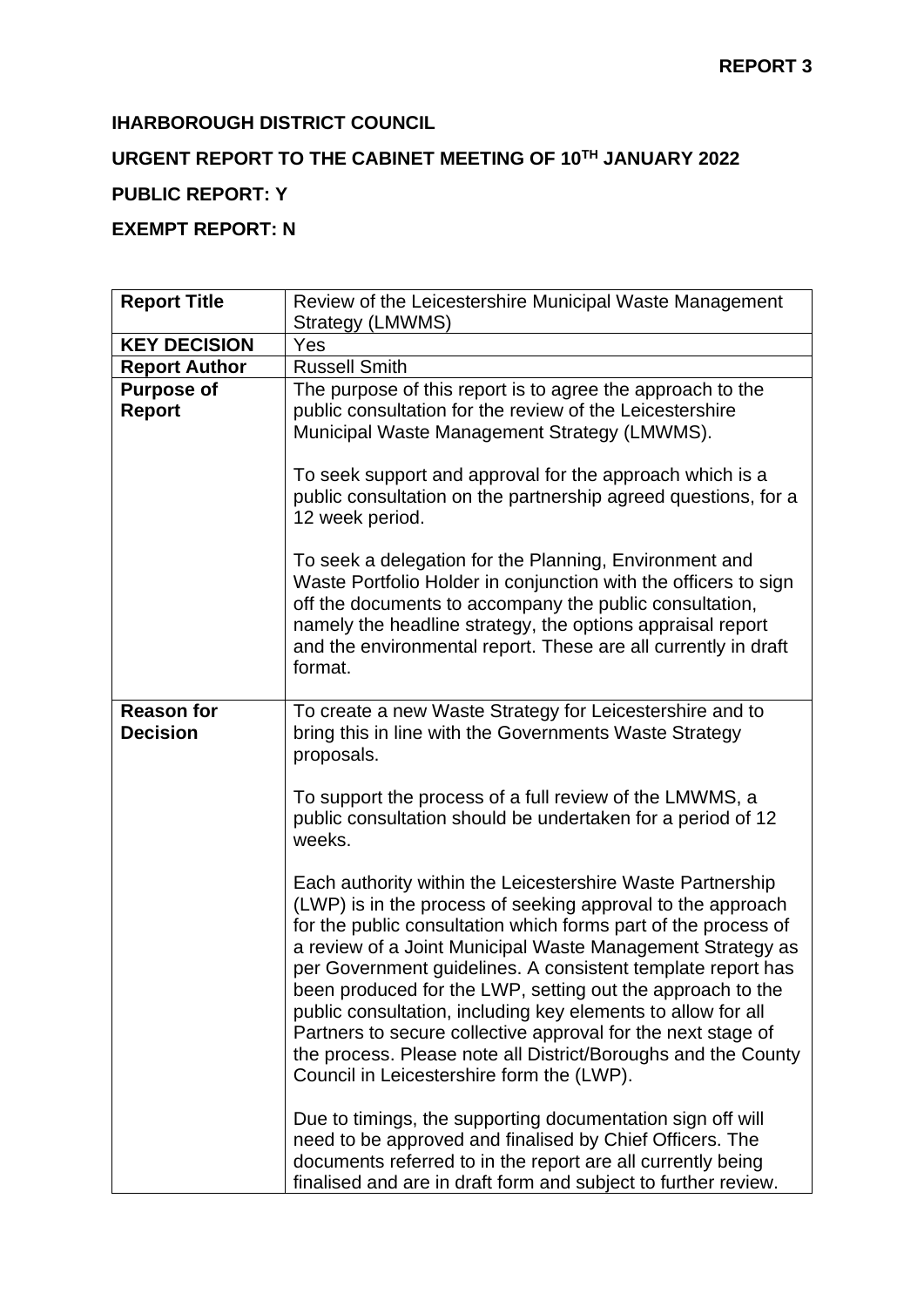| Portfolio (holder)                            | <b>Councillor Bateman</b>                                                                                                                                                                                                                                                                                                                                                                                                                                                                                                                                                                                                                                                                                                                                                                                                                                                                                                                                                                                                                                                                                                                                                                                                                                                                                                                                                                         |  |  |  |  |  |
|-----------------------------------------------|---------------------------------------------------------------------------------------------------------------------------------------------------------------------------------------------------------------------------------------------------------------------------------------------------------------------------------------------------------------------------------------------------------------------------------------------------------------------------------------------------------------------------------------------------------------------------------------------------------------------------------------------------------------------------------------------------------------------------------------------------------------------------------------------------------------------------------------------------------------------------------------------------------------------------------------------------------------------------------------------------------------------------------------------------------------------------------------------------------------------------------------------------------------------------------------------------------------------------------------------------------------------------------------------------------------------------------------------------------------------------------------------------|--|--|--|--|--|
| Corporate<br><b>Priorities</b>                | Your Council – Innovative, Proactive and Efficient                                                                                                                                                                                                                                                                                                                                                                                                                                                                                                                                                                                                                                                                                                                                                                                                                                                                                                                                                                                                                                                                                                                                                                                                                                                                                                                                                |  |  |  |  |  |
| <b>Financial</b><br><b>Implications</b>       | The public consultation exercise is being funded from a pre-<br>existing Leicestershire Waste Partnership budget.                                                                                                                                                                                                                                                                                                                                                                                                                                                                                                                                                                                                                                                                                                                                                                                                                                                                                                                                                                                                                                                                                                                                                                                                                                                                                 |  |  |  |  |  |
| <b>Environmental</b><br><b>Implications</b>   | An assessment of how a strategy meets the aims of<br>sustainable development can be delivered though an<br>approach known as Strategic Environmental Assessment<br>(SEA). An SEA is a framework for ensuring that<br>environmental and sustainability impacts are integrated into<br>high level policy, planning and programme making.<br>The first stage of this SEA process was to scope out the key<br>sustainability issues relevant to the LMWMS and the<br>geographical area of Leicestershire. There were two<br>workshops held where key sustainability issues were agreed<br>along with sustainability objectives and assessment criteria.<br>These elements were captured in a SEA scoping report.<br>The Statutory consultees (the Environment Agency, Natural<br>England and Natural Heritage) were consulted on the SEA<br>scoping report over a five week period. Any comments<br>received from these organisations were addressed and<br>updated in the draft Environmental Report. The draft<br>Environmental Report identifies, describes and evaluates the<br>likely significant effects on the environment from the<br>Leicestershire Resources and Waste Strategy - (LR&WS).<br>The public and the statutory consultee bodies must be<br>consulted on for the Environmental Report.<br>It is important to note the strategy is high level and therefore<br>non site specific. |  |  |  |  |  |
| Legal                                         | For the purpose of this report, there are no legal implications                                                                                                                                                                                                                                                                                                                                                                                                                                                                                                                                                                                                                                                                                                                                                                                                                                                                                                                                                                                                                                                                                                                                                                                                                                                                                                                                   |  |  |  |  |  |
| <b>Implications</b><br><b>Equality</b>        | An Equality and Human Rights Impact Assessment (EHRIA)                                                                                                                                                                                                                                                                                                                                                                                                                                                                                                                                                                                                                                                                                                                                                                                                                                                                                                                                                                                                                                                                                                                                                                                                                                                                                                                                            |  |  |  |  |  |
| <b>Implications</b>                           | Screening has been undertaken and concludes that the<br>review of the LMWMS will be subject to a full EHRIA and<br>included in the Cabinet report scheduled for summer 2022.                                                                                                                                                                                                                                                                                                                                                                                                                                                                                                                                                                                                                                                                                                                                                                                                                                                                                                                                                                                                                                                                                                                                                                                                                      |  |  |  |  |  |
| <b>Data Protection</b><br><b>Implications</b> | There are no data protection implications.                                                                                                                                                                                                                                                                                                                                                                                                                                                                                                                                                                                                                                                                                                                                                                                                                                                                                                                                                                                                                                                                                                                                                                                                                                                                                                                                                        |  |  |  |  |  |
| <b>Consultation</b>                           | A County wide approach to communications has been<br>agreed.                                                                                                                                                                                                                                                                                                                                                                                                                                                                                                                                                                                                                                                                                                                                                                                                                                                                                                                                                                                                                                                                                                                                                                                                                                                                                                                                      |  |  |  |  |  |
| <b>Options</b>                                | No further options, than those listed below in the body of the<br>report.                                                                                                                                                                                                                                                                                                                                                                                                                                                                                                                                                                                                                                                                                                                                                                                                                                                                                                                                                                                                                                                                                                                                                                                                                                                                                                                         |  |  |  |  |  |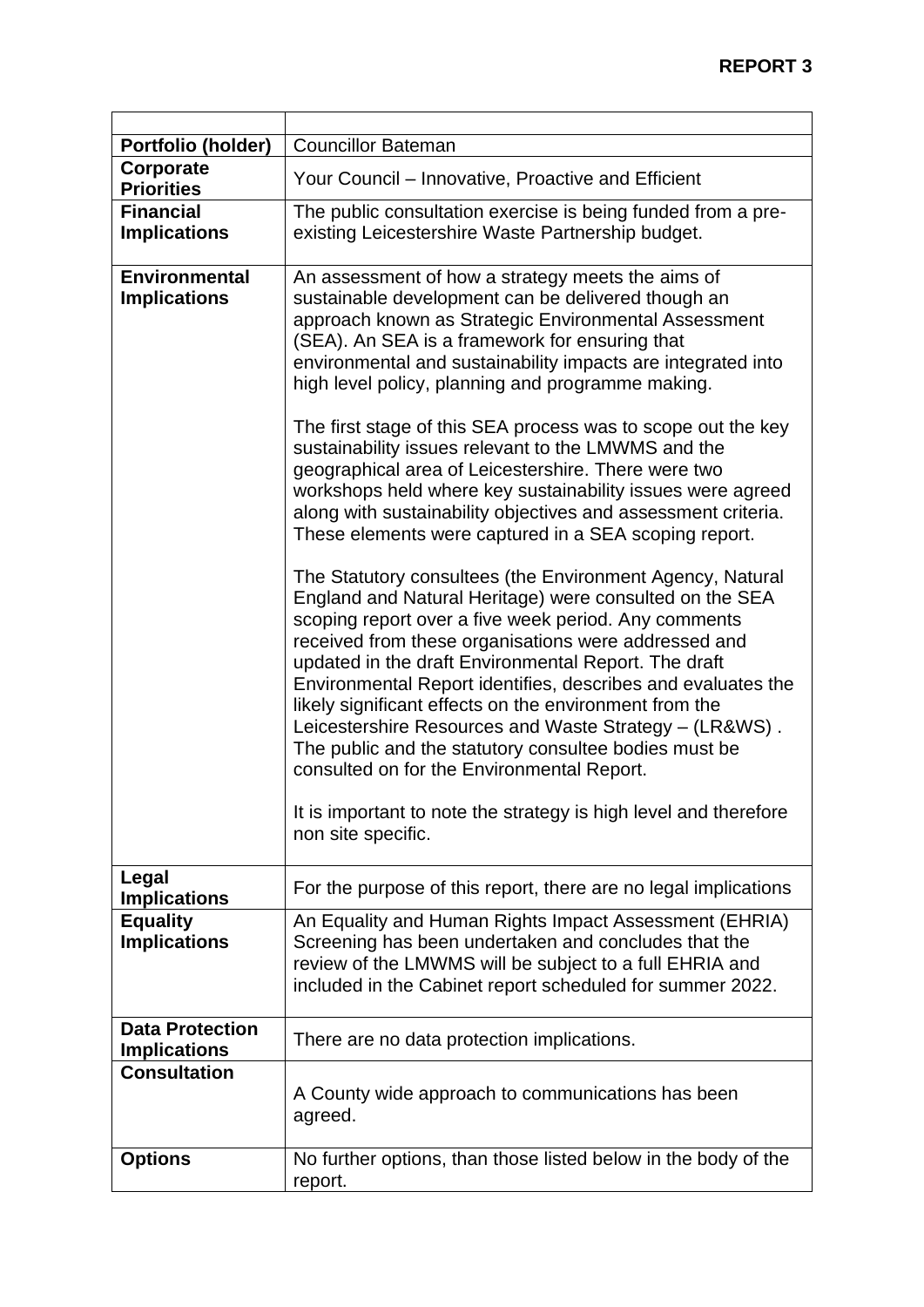| <b>Background</b><br><b>Papers</b> | <b>Consultation Questions</b>                                                                                                                                                                                                                                                                                                                                                                                                                                                                                                                                     |  |  |  |  |  |
|------------------------------------|-------------------------------------------------------------------------------------------------------------------------------------------------------------------------------------------------------------------------------------------------------------------------------------------------------------------------------------------------------------------------------------------------------------------------------------------------------------------------------------------------------------------------------------------------------------------|--|--|--|--|--|
| <b>Recommendation</b>              | 1. To support the process of a full review of the LMWMS,<br>a public consultation should be undertaken for a period<br>of 12 weeks.                                                                                                                                                                                                                                                                                                                                                                                                                               |  |  |  |  |  |
|                                    | 2. Each authority within the Leicestershire Waste<br>Partnership (LWP) is in the process of seeking<br>approval to the approach for the public consultation<br>which forms part of the process of a review of a Joint<br>Municipal Waste Management Strategy as per<br>Government guidelines. A consistent template report<br>has been produced for the LWP, setting out the<br>approach to the public consultation, including key<br>elements to allow for all Partners to secure collective<br>approval for the next stage of the process, please see<br>below. |  |  |  |  |  |
|                                    | 3. In view of the above, delegated authority to approve<br>the documents in recommendation 2 above is<br>delegated to the Director Communities and Wellbeing,<br>following consultation with the portfolio holder.                                                                                                                                                                                                                                                                                                                                                |  |  |  |  |  |

## **1. Introduction**

- 1.1. The Leicestershire Waste Partnership have commissioned Frith Resource Management (FRM) to undertake a full review of the Leicestershire Municipal Waste Management Strategy.
- 1.2. The national Resources and Waste Strategy (RWS) was released in 2018. The RWS focuses on known problems with effective solutions that will reduce reliance on single use plastics, cut confusion over household recycling, tackle the problems of packaging and end food waste.
- 1.3. The RWS outlines how the Government aims to make the UK more resource efficient and to move towards a circular economy which keeps resources in use for longer. The RWS covers the period until 2050 and includes the Circular Economy Package (CEP) target of 65% recycling rate of municipal solid waste by 2035.
- 1.4. Following on from the national RWS two rounds of consultations have been released. These include the forthcoming changes that are anticipated to impact on local waste services including mandatory weekly food waste collections, free garden waste collections, the introduction of a deposit return scheme for single use drinks containers, extended producer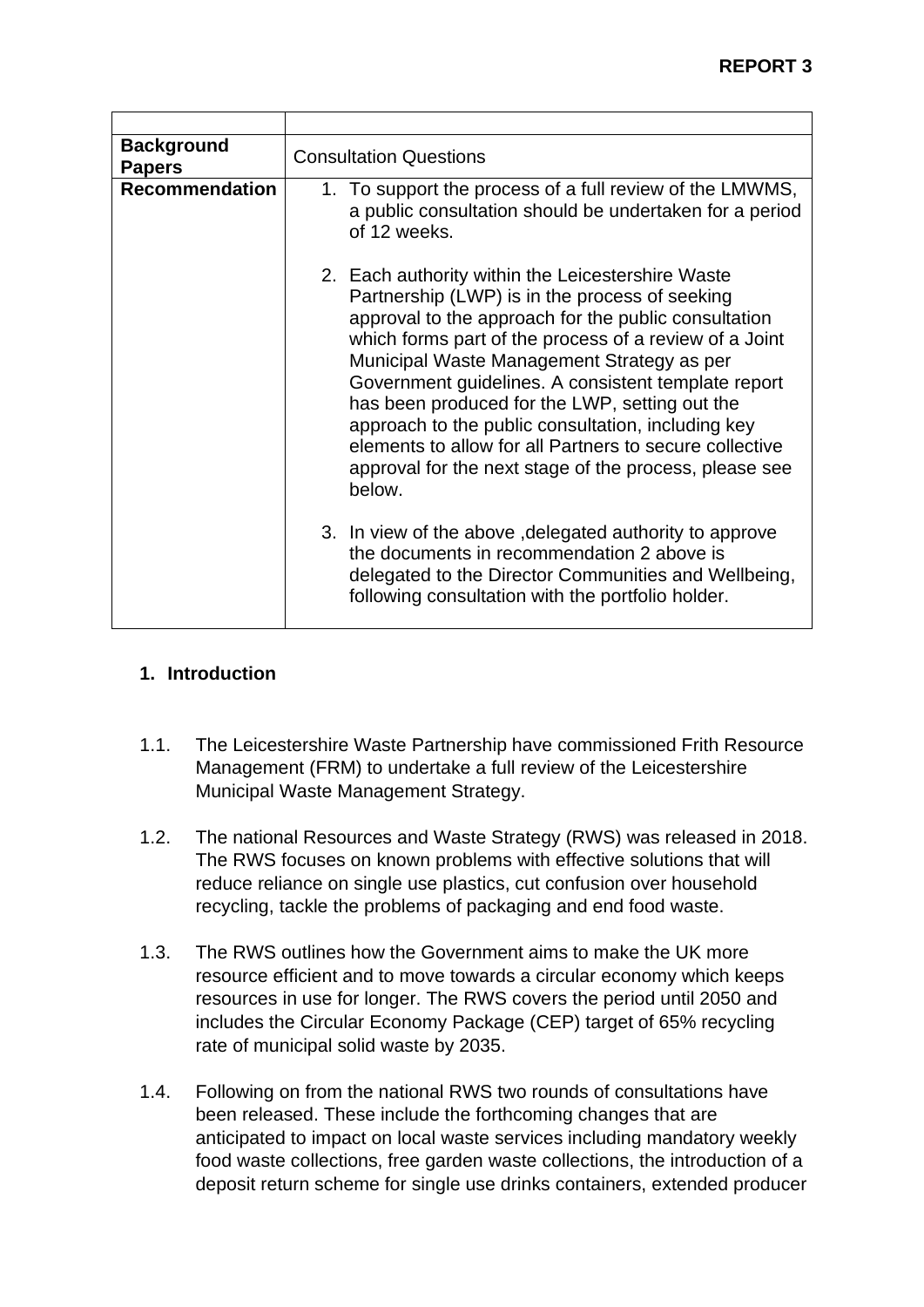responsibility for packaging (this is in essence where the full cost of collection, recycling and disposing of packaging is met by the producers of the packaging) and a move towards consistent collections for all local authorities. The results of the consultations have not yet been published.

1.5. Legislation to enable the policy changes within the RWS are contained within the Environment Act which received Royal Ascent on 9 November 2021.

## **2. Key facts**

- 2.1. All partner authorities will consider the approach to the public consultation in December 21/January 22 before the public consultation is launched.
- 2.2. It is anticipated that the public consultation process will be launched during January 2022.
- 2.3. A final report on the results of the consultation process will be presented to the Cabinet along with a request for adoption of the strategy in summer 2022.
- 2.4. The LMWMS sets out how the LWP intends to manage municipal waste. The strategy was last updated in 2011. The 2011 LMWMS covered the period up to 2020. Government guidance suggests that municipal waste management strategies should be completely reviewed every five years to ensure it remains current.
- 2.5. LWP comprises the County Council and the seven district councils and the city council (associate member).
- 2.6. Under the Waste and Emissions Trading (WET) Act 2003 all two tier authorities are required to have in place a Joint Municipal Waste Management Strategy for the management of their municipal waste.
- 2.7. The review of the LMWMS has considered the potential forthcoming legislative changes and these are reflected accordingly.
- 2.8. The purpose of a joint municipal waste management strategy is to;
- a) Identify the baseline position
- b) Outline where we want to be and when by
- c) Articulate how this will be achieved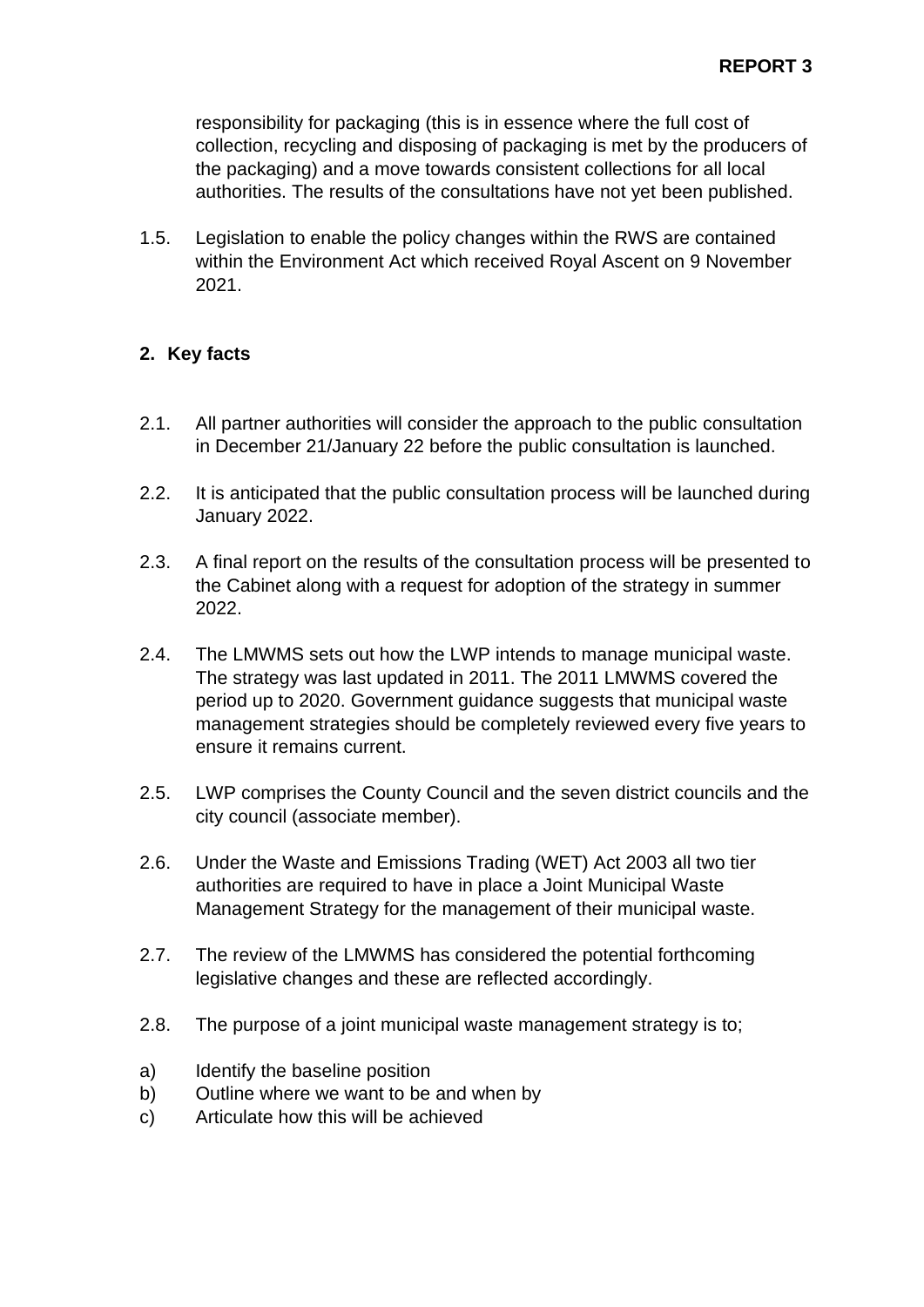2.9. To achieve the above the following steps are being undertaken;

| <b>Strategy Review Steps</b>                     | <b>Outputs</b>                           |
|--------------------------------------------------|------------------------------------------|
| Production of a detailed project plan            | <b>Project Plan</b>                      |
| Project planning, gap analysis, data<br>analysis | <b>Baseline Report</b>                   |
| Undertake full Equalities and Human              | Equalities and Human Rights Impact       |
| <b>Rights Impact Assessment</b>                  | Assessment                               |
| Agree objectives and options and                 | Draft Options Appraisal Report and Draft |
| options assessment criteria                      | <b>Headline Strategy</b>                 |
| <b>Strategic Environmental Assessment</b>        | Scoping Report and 5-week statutory      |
| (SEA)                                            | consultation; Draft Environmental Report |
| <b>Public Consultation</b>                       | <b>Public Consultation Report</b>        |
| <b>Finalisation of Strategy</b>                  | <b>Final Headline Strategy</b>           |
| <b>Action Plan</b>                               | <b>Final Action Plan</b>                 |

2.10. The draft headline strategy (to be known as the Leicestershire Resources and Waste Strategy – LR&WS) will form the basis of the consultation and be accompanied by a series of consultation questions. The updated draft LR&WS reflects the global current thinking and describes the recycling and waste management services which will be delivered by the LWP from 2022 to 2050.

The vision of the LR&WS is;

*"To work towards a circular economy and contribute to achieving net zero carbon by 2050 in Leicestershire. This means fully embracing the waste hierarchy by preventing waste and keeping resources in circulation for as long as possible through reuse, repair and recycling, to realise their maximum value whilst minimising environmental impacts".* 

2.11. The vision is supported by specific strategy objectives and a range of pledges that sit alongside forthcoming national changes, setting a direction for long term management of material resources for the benefit of Leicestershire residents and communities.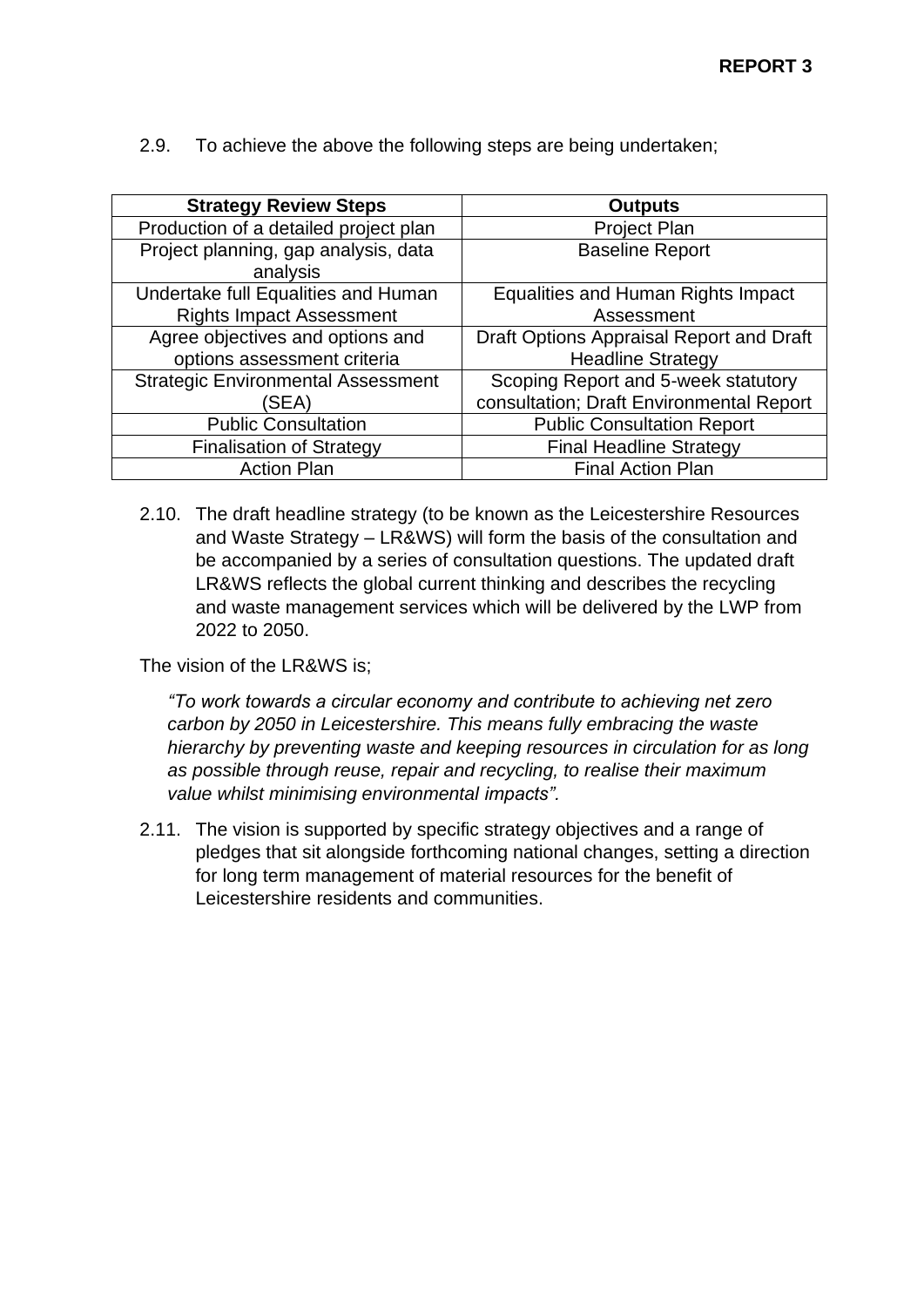## **2.12. The draft pledges contained in the draft LR&WS are:**

#### **Strategy Pledge no. 1:**

All Councils within the Partnership will review their purchasing activities and internal waste management services to seek to promote waste prevention, reuse and recycling to support the objectives of this strategy and lead by example.

#### **Strategy Pledge no. 2:**

The Partnership pledge to support and encourage waste prevention activity across LWP. This will include working with stakeholders, residents and communities to prevent unnecessary waste arising, for example through food waste reduction campaigns such as Love Food Hate Waste.

#### **Strategy Pledge no. 3:**

The Partnership pledge to continue delivering reuse services and expand activities where practicable, working in partnership with other stakeholders and to signpost to places that advocate for waste prevention and reuse, in support of developing a circular economy. This includes a pledge to continue to improve the collection of items for reuse at Household Waste Recycling Centres and explore the development of re-use shops at suitable sites.

## **Strategy Pledge no. 4:**

The Partnership will implement and promote separate food waste collections to all households, subject to confirmation of Government policy, legislation and funding. This will be as soon as required and when contracts and circumstances dictate. The County Council will procure Anaerobic Digestion capacity to treat the collected food waste in a manner that contributes to effective carbon emissions reduction across the County and improves soil quality.

#### **Strategy Pledge no. 5:**

The Partnership will explore the use of alternative fuels for collection vehicles and the transportation of waste and resources to further reduce carbon emissions of the service and improve air quality.

#### **Strategy Pledge no. 6:**

The Partnership will continue to offer a garden waste collection system to Leicestershire residents and will follow Government guidelines as to the form of the collection and will be subject to legislation and total Government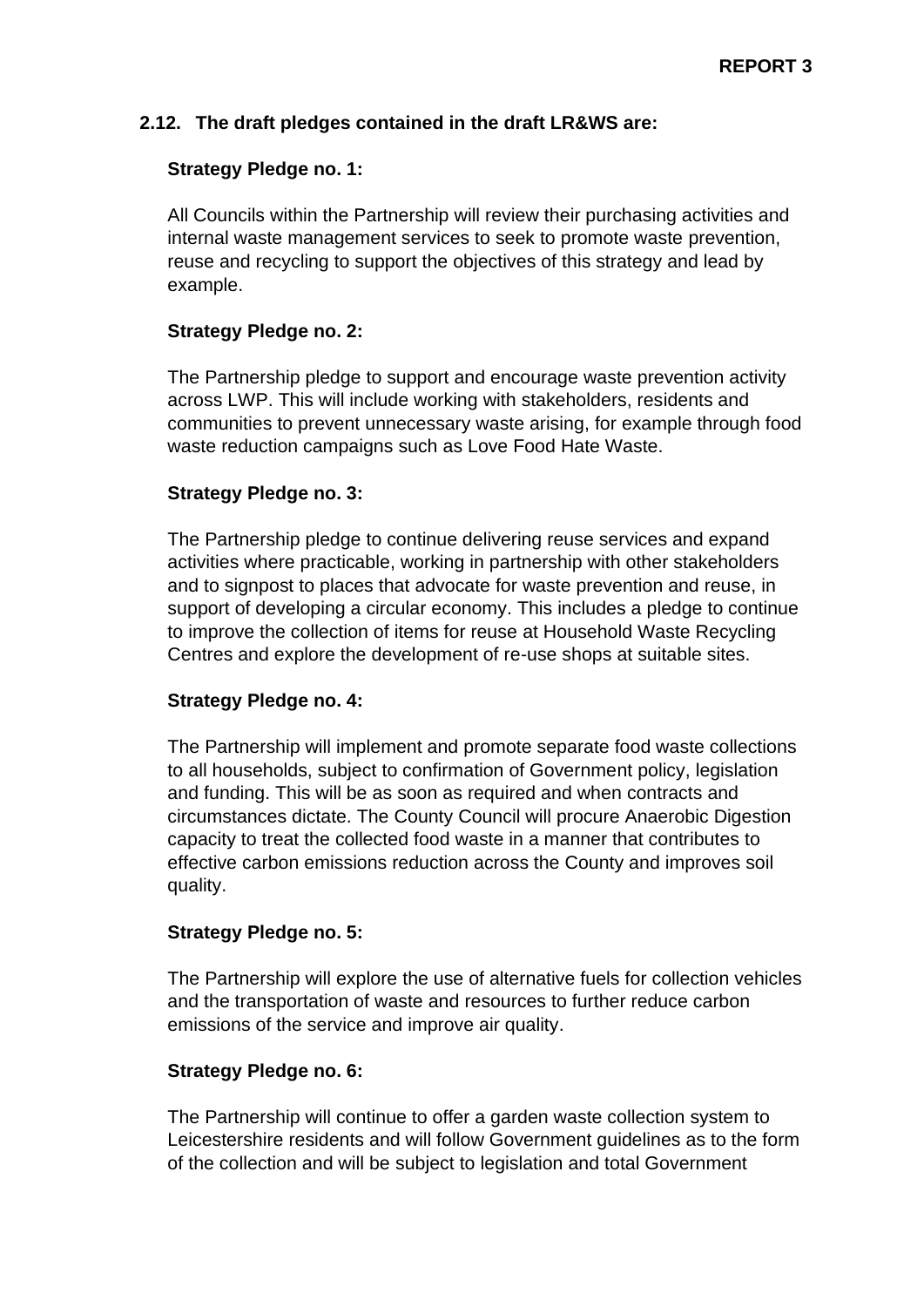funding. The Partnership will continue to procure composting capacity to treat the collected garden waste in a manner that supports carbon reduction and improves soil quality.

## **Strategy Pledge no. 7:**

The Partnership shall ensure that the full range of recyclables (as specified by Government and subject to funding) are collected from residents (and businesses where applicable) across Leicestershire by 2025, or as soon as possible when contracts and circumstances dictate.

#### **Strategy Pledge no. 8:**

The Partnership shall continue to explore the viability of adding extra materials to recycling collections (e.g. for batteries, small electric goods or clothing) aiming to keep Leicestershire performance above the national average.

#### **Strategy Pledge no. 9:**

The Partnership will put in place collection systems to contribute towards the achievement of the national 65% recycling target by 2035, this may include restricting residual waste capacity to encourage greater materials separation, carbon savings and resource recovery. Improvements in materials recovery at Household Waste Recycling Centres will also contribute towards the national target.

#### **Strategy Pledge no. 10:**

The Partnership will continue to allocate a communications budget sufficient to help promote good recycling behaviour and maximise resource recovery to support the circular economy and low carbon objectives of this strategy.

#### **Strategy Pledge no. 11:**

The County Council will reduce waste sent to landfill to less than 5% by 2025, well in advance of the 10% national target by 2030. The County Council will undertake future procurement processes for residual waste treatment (alternatives to landfill) in line with the vision and objectives of this Resources & Waste Management Strategy.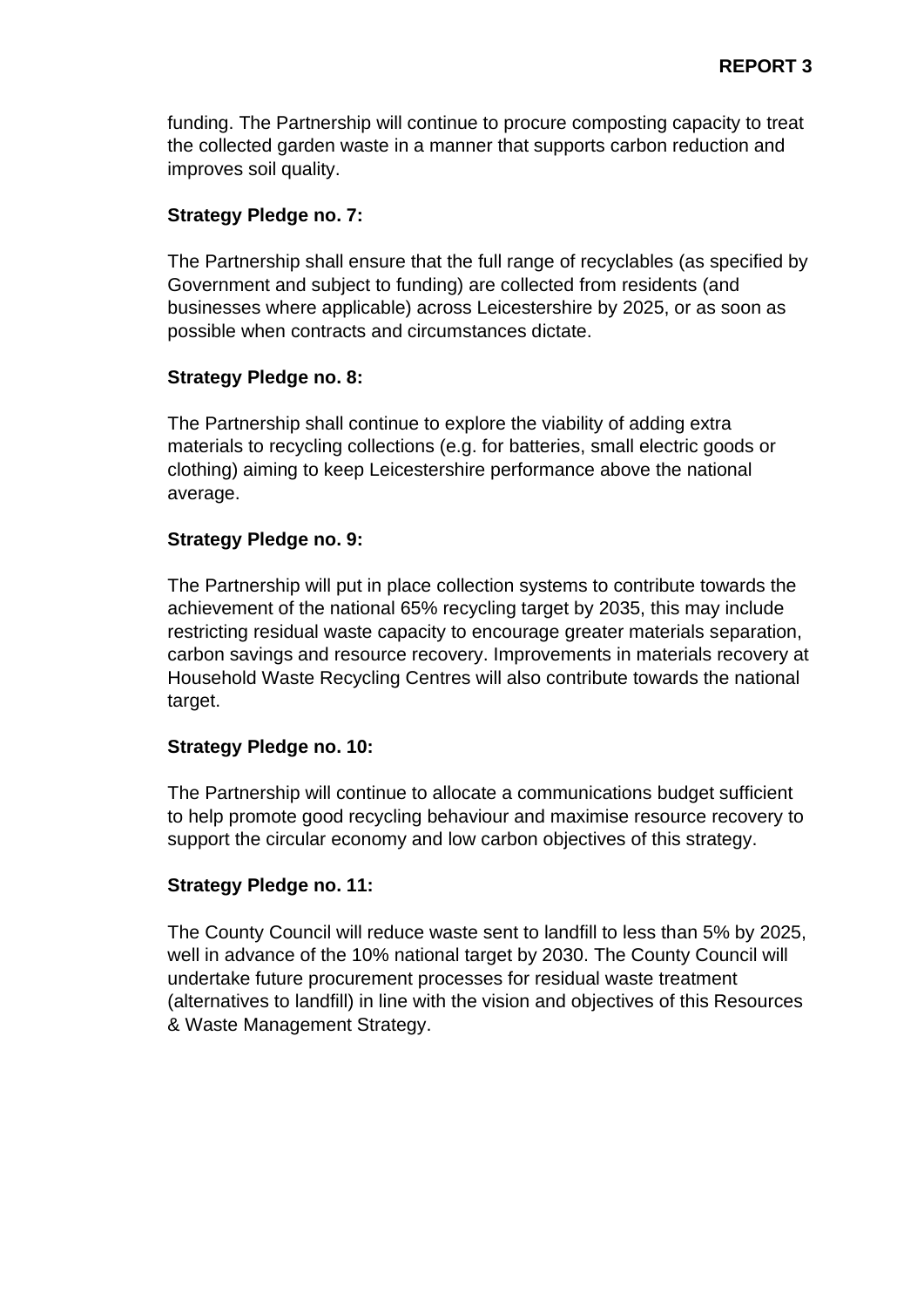## **3. Options to be considered**

3.1. In developing the strategy nine options have been modelled, seven of which take account of anticipated service changes following Government consultations and are set out below:

| <b>Option</b>                                                                               | <b>Description</b>                                                                                                                                                                                                                                                                                                                                                                                                                                                                                                                                 |
|---------------------------------------------------------------------------------------------|----------------------------------------------------------------------------------------------------------------------------------------------------------------------------------------------------------------------------------------------------------------------------------------------------------------------------------------------------------------------------------------------------------------------------------------------------------------------------------------------------------------------------------------------------|
| <b>Baseline</b>                                                                             | <b>Current service</b>                                                                                                                                                                                                                                                                                                                                                                                                                                                                                                                             |
| Option 1:<br>Waste<br>minimisation                                                          | Focus on waste awareness / education / waste reduction / recycling and<br>prevention initiatives                                                                                                                                                                                                                                                                                                                                                                                                                                                   |
| Option 2:<br>Reuse and<br>repair                                                            | Focus on facilitating or promoting reuse / repair activities                                                                                                                                                                                                                                                                                                                                                                                                                                                                                       |
| Option 3:<br>Revised<br>Baseline with<br>Consistent<br>Collection<br>measures,<br>EPR & DRS | As Baseline, plus:<br>Recycling collection consistent with materials indicated in consistent<br>collections consultation (plastic, glass, metal, paper and card)<br>'Free' garden waste collection for all districts<br>$\bullet$<br>Separate weekly food waste collection for all households<br>$\bullet$<br>Extended Producer Responsibility (EPR) and Deposit Return Scheme<br>$\bullet$<br>come into effect<br>Sensitivity on recycling to include batteries, textiles, small Waste Electronic<br>$\bullet$<br>and Electrical Equipment (WEEE) |
| Option 4:<br>Retained<br>charged<br>garden                                                  | As Option 3, except:<br>Garden waste collection is retained as a charged service for all districts<br>$\bullet$<br>that currently operate a subscription service                                                                                                                                                                                                                                                                                                                                                                                   |
| Option 5:<br>Restricted<br>residual<br>waste (A and<br>B)                                   | As Option 3, plus:<br>A: Residual waste collected fortnightly in 140L wheeled bins<br>$\bullet$<br><b>OR</b><br>B: Residual waste collected three-weekly in 240L/180L wheeled bins<br>$\bullet$                                                                                                                                                                                                                                                                                                                                                    |
| Option 6:<br>Twin stream<br>recycling,<br>fibre out                                         | Option 3, plus:<br>Fortnightly twin stream collection of dry recycling, paper and card in one box,<br>$\bullet$<br>plastics, glass and cans in wheeled bin                                                                                                                                                                                                                                                                                                                                                                                         |
| Option 7:<br>Kerbside sort                                                                  | Option 3, plus:<br>Fortnightly kerbside sort collection of dry recycling<br>$\bullet$                                                                                                                                                                                                                                                                                                                                                                                                                                                              |
| Option 8:<br>Three-stream<br>recycling                                                      | Option 3, plus<br>Fortnightly three-stream collection of dry recycling: paper and card in box 1,<br>glass in box 2, plastic and cans in box 3.                                                                                                                                                                                                                                                                                                                                                                                                     |

- 3.2. Options one and two (waste prevention and reuse) have been subject to a qualitative assessment and are activities that all councils should undertake and vary in their outputs and inputs. Good practise and initiatives that the LWP could deliver are contained within the draft LW&RS.
- 3.3. The recycling collections were modelled using the Kerbside Analysis Tool (KAT) which gives comparative annualised costs for different systems. All options modelled incur an additional cost for the LWP when considering total net costs. Service changes are required to contribute towards achieving the national recycling rate of 65% by 2035. Reaching these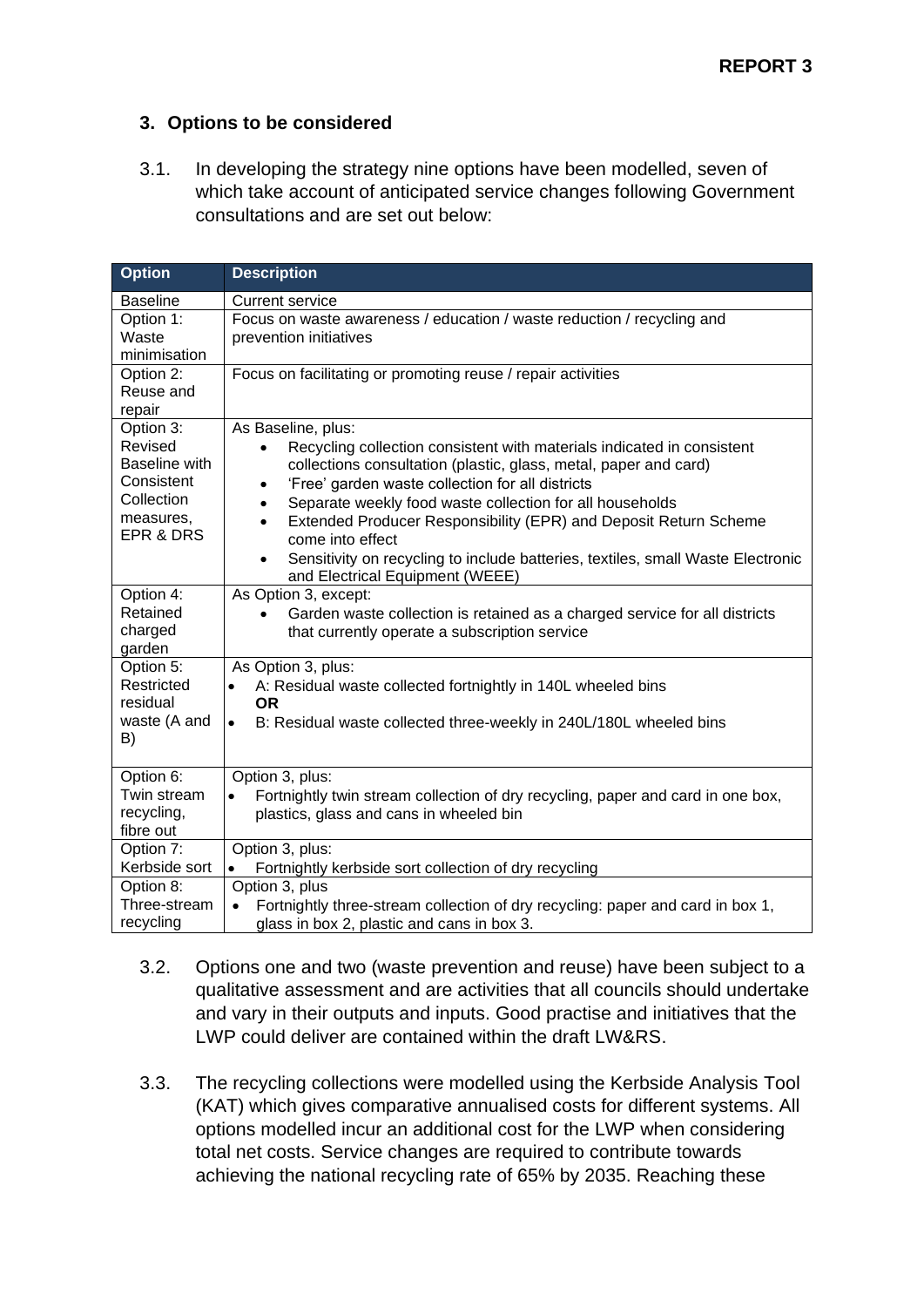higher targets means more investment is required and the Government has stated a commitment to covering additional costs to local authorities for the new required measures. Furthermore, Government is also intent on introducing Extended Producer Responsibility (EPR).

- 3.4. The collection options were also modelled using WRATE (The Waste and Resources Assessment Tool for the Environment) to determine the carbon impact as kg CO2-eq savings.
- 3.5. As part of the process there have been a series of workshops held which allowed for input into the review. The criteria for the options to be measured against and their associated weighting were chosen at a workshop in June 2021 and attended by Officers and Councillors and are outlined in the table below in order of importance;

| <b>Criteria</b>                                              | Weighting |
|--------------------------------------------------------------|-----------|
| Carbon                                                       | 4.7       |
| Recycling performance / reuse performance / waste prevention | 4.3       |
| performance                                                  |           |
| Cost                                                         | 4.3       |
| Residual waste arisings                                      | 4.1       |
| Educational / awareness raising                              | 4.1       |
| <b>Compliance with National Policy</b>                       | 4         |
| Public acceptability                                         | 3.9       |
| Social value                                                 | 3.5       |
| <b>Operational flexibility</b>                               | 3.4       |
| Resource use                                                 | 3.2       |

3.6. FRM have considered each option in turn and evaluated using criteria agreed by the Partnership. Public acceptability, operational flexibility, compliance to regulations and social value indicators are more qualitative judgements and are scored using a  $1 - 5$  scoring system. The score has then been applied to an agreed weighting for each option.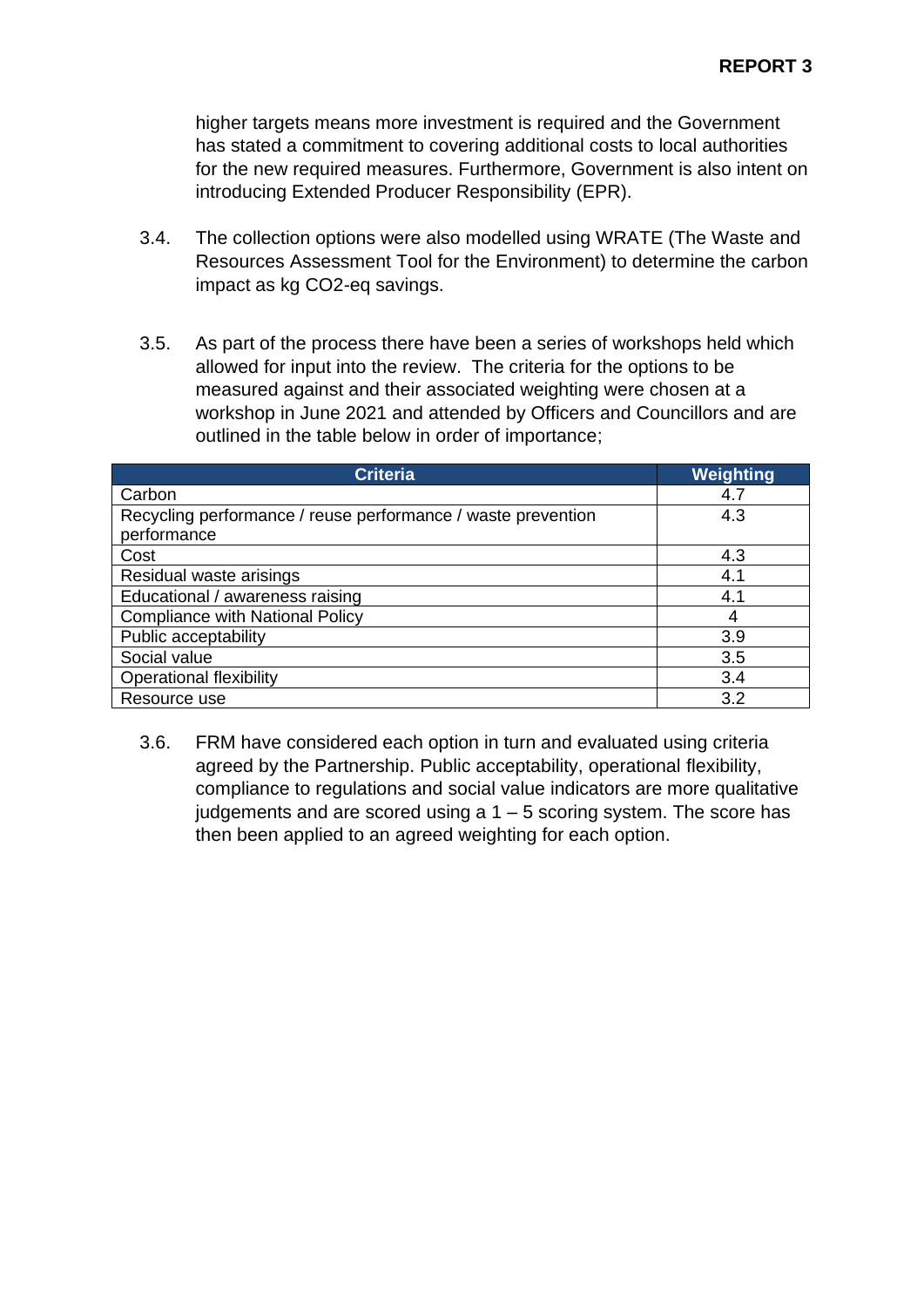|                                                                             |           | <b>Business as</b><br><b>Usual</b> | <b>Revised</b><br><b>Baseline with</b><br>Consistent<br><b>Collection</b><br>measures, EPR<br>& DRS | As Option 3,<br>with retained<br>charged<br>qarden | As Option 3,<br>plus restricted<br>residual (140L<br>WHB) | Option 3, plus<br>restricted<br>residual (3-<br>weekly<br>collection) | As Option 3,<br>plus<br>fortnightly<br>twin stream<br>collection of<br>dry recycling | As Option 3,<br>plus kerbside<br>sort collection<br>of dry recycling | As Option 3,<br>plus three-<br>stream<br>recycling |
|-----------------------------------------------------------------------------|-----------|------------------------------------|-----------------------------------------------------------------------------------------------------|----------------------------------------------------|-----------------------------------------------------------|-----------------------------------------------------------------------|--------------------------------------------------------------------------------------|----------------------------------------------------------------------|----------------------------------------------------|
| Criteria                                                                    | Weighting | <b>Baseline</b>                    | Option 3                                                                                            | Option 4                                           | <b>Option 5A</b>                                          | Option 5B                                                             | Option 6                                                                             | Option 7                                                             | Option 8                                           |
| Carbon                                                                      | 4.7       | 3                                  | $\overline{3}$                                                                                      | $\overline{3}$                                     | 5                                                         | 5                                                                     | $\mathbf{1}$                                                                         | $\mathbf{1}$                                                         | $\mathbf{1}$                                       |
| Recycling performance                                                       | 4.3       | $\mathbf{1}$                       | $\overline{4}$                                                                                      | $\overline{3}$                                     | 5                                                         | 5                                                                     | $\overline{4}$                                                                       | $\overline{4}$                                                       | $\overline{4}$                                     |
| Cost                                                                        | 4.3       | 5                                  | $\mathbf{1}$                                                                                        | $\overline{4}$                                     | $\overline{2}$                                            | $\overline{2}$                                                        | $\mathbf{1}$                                                                         | $\overline{2}$                                                       | $\overline{2}$                                     |
| Residual waste arisings                                                     | 4.1       | $\mathbf{1}$                       | $\overline{4}$                                                                                      | $\overline{4}$                                     | 5                                                         | 5                                                                     | $\overline{4}$                                                                       | $\overline{4}$                                                       | $\overline{4}$                                     |
| Educational / Awareness<br>Raising                                          | 4.1       | $\mathbf{1}$                       | $\overline{4}$                                                                                      | $\overline{3}$                                     | $\overline{4}$                                            | $\overline{4}$                                                        | $\overline{3}$                                                                       | $\overline{4}$                                                       | $\overline{4}$                                     |
| Compliance with National<br>Policy                                          | 4.0       | $\overline{2}$                     | $\overline{3}$                                                                                      | $\overline{2}$                                     | $\overline{3}$                                            | $\overline{2}$                                                        | $\overline{4}$                                                                       | 5                                                                    | 5                                                  |
| <b>Public Acceptability</b>                                                 | 3.9       | $\overline{3}$                     | 5                                                                                                   | $\overline{4}$                                     | $\overline{2}$                                            | $\mathbf{1}$                                                          | $\overline{4}$                                                                       | 3                                                                    | $\overline{3}$                                     |
| Social Value                                                                | 3.5       | $\overline{2}$                     | $\overline{4}$                                                                                      | $\overline{3}$                                     | $\overline{3}$                                            | $\overline{3}$                                                        | $\overline{4}$                                                                       | $\overline{4}$                                                       | $\overline{4}$                                     |
| <b>Operational Flexibility</b>                                              | 3.4       | $\overline{4}$                     | 5                                                                                                   | 5                                                  | 5                                                         | $\overline{2}$                                                        | $\overline{3}$                                                                       | $\overline{2}$                                                       | $\overline{4}$                                     |
| <b>Resource Use</b>                                                         | 3.2       | $\overline{2}$                     | $\overline{3}$                                                                                      | $\overline{3}$                                     | 5                                                         | 5                                                                     | $\overline{3}$                                                                       | $\overline{3}$                                                       | $\overline{3}$                                     |
| Total Score (with weighting applied)<br><b>Highest Number = Best Option</b> |           | 94.8                               | 140.5                                                                                               | 133.6                                              | 153.8                                                     | 135.7                                                                 | 120.3                                                                                | 125.4                                                                | 132.2                                              |

## 3.7. The overall results of this evaluation are presented below;



- 3.8. All options result in an increase in the kerbside recycling rate for the LWP. Option 5a scores the highest overall for the assessment against the chosen criteria.
- 3.9. Any costs and savings and recycling figures estimated in the report should not be used directly to justify specific costs of service changes. The figures are indicative and modelled in comparison to LWP estimated baseline costs on an annualised basis.